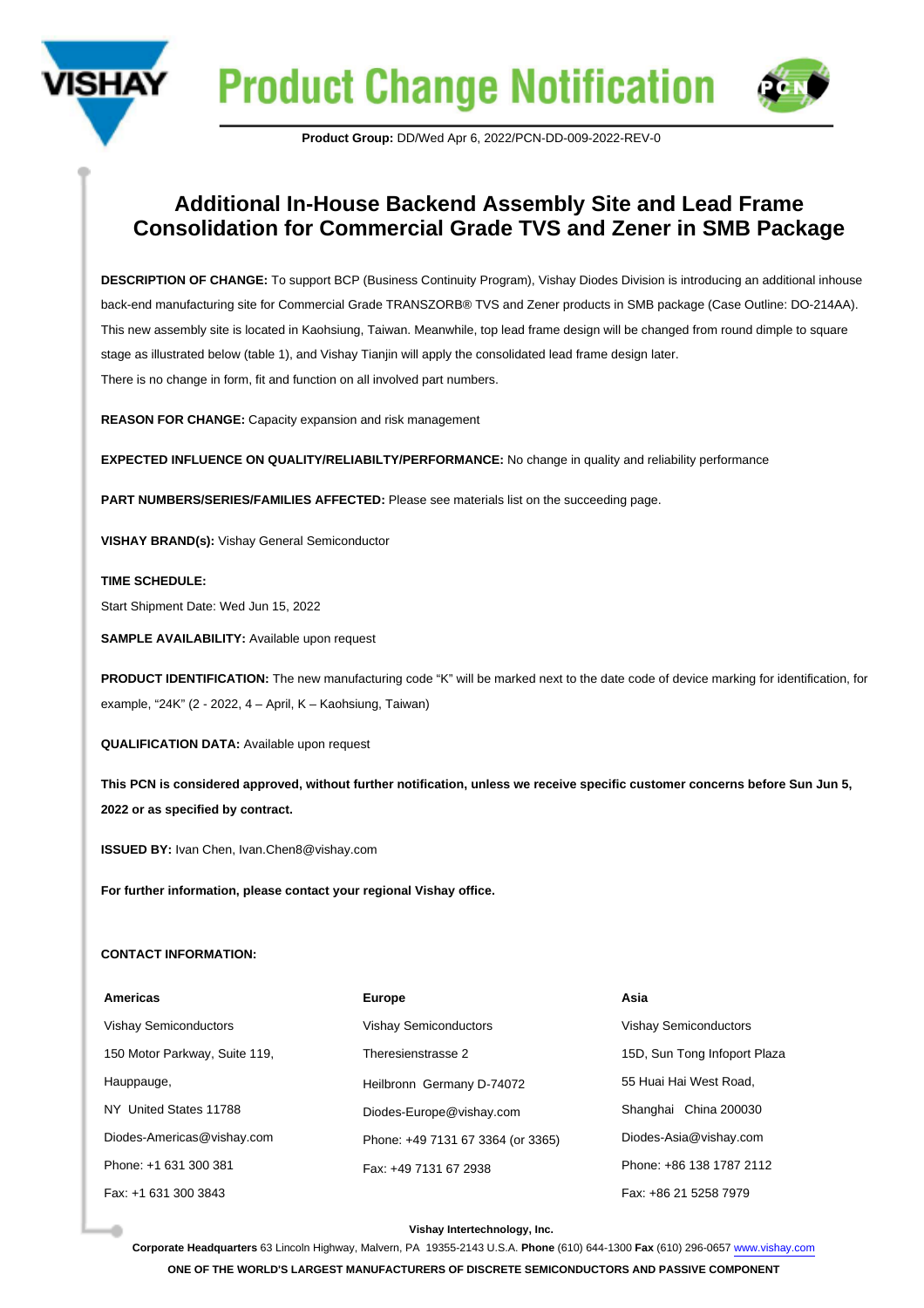



| P6SMB100A-E3/52                                                                                             | P6SMB100A-E3/5B                      | P6SMB100A-M3/52                               | P6SMB100A-M3/5B    | P6SMB100CA-E3/52   |
|-------------------------------------------------------------------------------------------------------------|--------------------------------------|-----------------------------------------------|--------------------|--------------------|
| P6SMB100CA-E3/5B                                                                                            | P6SMB100CA-M3/5B<br>P6SMB100CA-M3/52 |                                               | P6SMB10A-E3/52     | P6SMB10A-E3/5B     |
| P6SMB10A-M3/52                                                                                              | P6SMB10A-M3/5B<br>P6SMB10CA-E3/52    |                                               | P6SMB10CA-E3/5B    | P6SMB10CA-M3/52    |
| P6SMB10CA-M3/5B                                                                                             | P6SMB110A-E3/52                      | P6SMB110A-E3/5B                               | P6SMB110A-M3/52    | P6SMB110A-M3/5B    |
| P6SMB110CA-E3/52                                                                                            | P6SMB110CA-E3/5B                     | P6SMB110CA-M3/52                              | P6SMB110CA-M3/5B   | P6SMB11A-E3/52     |
| P6SMB11A-E3/5B                                                                                              | P6SMB11A-M3/52                       | P6SMB11A-M3/5B                                | P6SMB11CA-E3/52    | P6SMB11CA-E3/5B    |
| P6SMB11CA-M3/52                                                                                             | P6SMB11CA-M3/5B                      | P6SMB120A-E3/52                               | P6SMB120A-E3/5B    | P6SMB120A-M3/52    |
| P6SMB120A-M3/5B                                                                                             | P6SMB120CA-E3/52                     | P6SMB120CA-E3/5B                              | P6SMB120CA-M3/52   | P6SMB120CA-M3/5B   |
| P6SMB12A-E3/52                                                                                              | P6SMB12A-E3/5B                       | P6SMB12A-M3/52                                | P6SMB12A-M3/5B     | P6SMB12CA-E3/52    |
| P6SMB12CA-E3/5B                                                                                             | P6SMB12CA-M3/52                      | P6SMB12CA-M3/5B                               | P6SMB130A-E3/52    | P6SMB130A-E3/5B    |
| P6SMB130A-M3/52                                                                                             | P6SMB130A-M3/5B                      | P6SMB130CA-E3/52                              | P6SMB130CA-E3/5B   | P6SMB130CA-M3/52   |
| P6SMB130CA-M3/5B                                                                                            | P6SMB13A-E3/52                       | P6SMB13A-E3/5B                                | P6SMB13A-M3/52     | P6SMB13A-M3/5B     |
| P6SMB13CA-E3/52                                                                                             | P6SMB13CA-E3/5B                      | P6SMB13CA-M3/52                               | P6SMB13CA-M3/5B    | P6SMB150A-E3/52    |
| P6SMB150A-E3/5B                                                                                             | P6SMB150A-M3/52                      | P6SMB150A-M3/5B                               | P6SMB150CA-E3/52   | P6SMB150CA-E3/5B   |
| P6SMB150CA-E3H/H                                                                                            | P6SMB150CA-M3/52                     | P6SMB150CA-M3/5B                              | P6SMB15A-E3/52     | P6SMB15A-E3/5B     |
| P6SMB15A-M3/52                                                                                              | P6SMB15A-M3/5B                       | P6SMB15CA-E3/52                               | P6SMB15CA-E3/5B    | P6SMB15CA-M3/52    |
| P6SMB15CA-M3/5B                                                                                             | P6SMB160A-E3/52                      | P6SMB160A-E3/5B                               | P6SMB160A-M3/52    | P6SMB160A-M3/5B    |
| P6SMB160CA-E3/52                                                                                            | P6SMB160CA-E3/5B                     | P6SMB160CA-M3/52                              | P6SMB160CA-M3/5B   | P6SMB16A-E3/52     |
| P6SMB16A-E3/5B                                                                                              | P6SMB16A-M3/52                       | P6SMB16A-M3/5B                                | P6SMB16CA-E3/52    | P6SMB16CA-E3/5B    |
| P6SMB16CA-M3/52                                                                                             | P6SMB16CA-M3/5B                      | P6SMB170A-E3/52                               | P6SMB170A-E3/5B    | P6SMB170A-E3H/H    |
| P6SMB170A-M3/52                                                                                             | P6SMB170A-M3/5B                      | P6SMB170CA-E3/52                              | P6SMB170CA-E3/5B   | P6SMB170CA-M3/52   |
| P6SMB170CA-M3/5B                                                                                            | P6SMB180A-E3/52                      | P6SMB180A-E3/5B                               | P6SMB180A-M3/52    | P6SMB180A-M3/5B    |
| P6SMB180CA-E3/52                                                                                            | P6SMB180CA-E3/5B                     | P6SMB180CA-M3/52                              | P6SMB180CA-M3/5B   | P6SMB18A-E3/52     |
| P6SMB18A-E3/5B                                                                                              | P6SMB18A-M3/52                       | P6SMB18A-M3/5B                                | P6SMB18CA-E3/52    | P6SMB18CA-E3/5B    |
| P6SMB18CA-M3/52                                                                                             | P6SMB18CA-M3/5B                      | P6SMB200A-E3/52                               | P6SMB200A-E3/5B    | P6SMB200A-E3R/52   |
| P6SMB200A-M3/52                                                                                             | P6SMB200A-M3/5B                      | P6SMB200CA-E3/52                              | P6SMB200CA-E3/5B   | P6SMB200CA-M3/52   |
| P6SMB200CA-M3/5B                                                                                            | P6SMB20A-E3/52                       | P6SMB20A-E3/5B                                | P6SMB20A-M3/52     | P6SMB20A-M3/5B     |
| P6SMB20CA-E3/52                                                                                             | P6SMB20CA-E3/5B                      | P6SMB20CA-M3/52                               | P6SMB20CA-M3/5B    | P6SMB220A-E3/52    |
| P6SMB220A-E3/5B                                                                                             | P6SMB220A-E3H/I                      | P6SMB220A-M3/52                               | P6SMB220A-M3/5B    | P6SMB220CA-E3/52   |
| P6SMB220CA-E3/5B                                                                                            | P6SMB220CA-M3/52                     | P6SMB220CA-M3/5B                              | P6SMB22A-E3/52     | P6SMB22A-E3/5B     |
| P6SMB22A-M3/52                                                                                              | P6SMB22A-M3/5B                       | P6SMB22CA-E3/52                               | P6SMB22CA-E3/5B    | P6SMB22CA-M3/52    |
| P6SMB22CA-M3/5B                                                                                             | P6SMB24A-E3/52                       | P6SMB24A-E3/5B                                | P6SMB24A-E3H/H     | P6SMB24A-M3/52     |
| P6SMB24A-M3/5B                                                                                              | P6SMB24CA-E3/52                      | P6SMB24CA-E3/5B                               | P6SMB24CA-M3/52    | P6SMB24CA-M3/5B    |
| P6SMB250A-M3/52                                                                                             | P6SMB250A-M3/5B                      | P6SMB27A-E3/52                                | P6SMB27A-E3/5B     | P6SMB27A-M3/52     |
| P6SMB27A-M3/5B                                                                                              | P6SMB27CA-E3/52                      | P6SMB27CA-E3/5B                               | P6SMB27CA-M3/52    | P6SMB27CA-M3/5B    |
| P6SMB300A-M3/52                                                                                             | P6SMB300A-M3/5B                      | P6SMB30A-E3/52                                | P6SMB30A-E3/5B     | P6SMB30A-M3/52     |
| P6SMB30A-M3/5B                                                                                              | P6SMB30CA-E3/52                      | P6SMB30CA-E3/5B                               | P6SMB30CA-E3D/H    | P6SMB30CA-M3/52    |
| P6SMB30CA-M3/5B                                                                                             | P6SMB33A-E3/52                       | P6SMB33A-E3/5B                                | P6SMB33A-M3/52     | P6SMB33A-M3/5B     |
| P6SMB33CA-E3/52                                                                                             | P6SMB33CA-E3/5B                      | P6SMB33CA-M3/52                               | P6SMB33CA-M3/5B    | P6SMB350A-M3/52    |
| P6SMB350A-M3/5B                                                                                             | P6SMB36A-E3/52                       | P6SMB36A-E3/5B                                | P6SMB36A-M3/52     | P6SMB36A-M3/5B     |
| P6SMB36CA-E3/52                                                                                             | P6SMB36CA-E3/5B                      | P6SMB36CA-M3/52                               | P6SMB36CA-M3/5B    | P6SMB39A-E3/52     |
| P6SMB39A-E3/5B                                                                                              | P6SMB39A-M3/52                       | P6SMB39A-M3/5B                                | P6SMB39CA-E3/52    | P6SMB39CA-E3/5B    |
| P6SMB39CA-M3/52                                                                                             | P6SMB39CA-M3/5B                      | P6SMB400A-M3/52                               | P6SMB400A-M3/5B    | P6SMB43A-E3/52     |
| P6SMB43A-E3/5B                                                                                              | P6SMB43A-M3/52                       | P6SMB43A-M3/5B                                | P6SMB43CA-E3/52    | P6SMB43CA-E3/5B    |
| P6SMB43CA-M3/52                                                                                             | P6SMB43CA-M3/5B                      | P6SMB440A-M3/52                               | P6SMB440A-M3/5B    | P6SMB47A-E3/52     |
| P6SMB47A-E3/5B<br>P6SMB47A-M3/52<br>P6SMB47CA-M3/52<br>P6SMB47CA-M3/5B<br>P6SMB510A-M3/5B<br>P6SMB51A-E3/52 |                                      | P6SMB47A-M3/5B                                | P6SMB47CA-E3/52    | P6SMB47CA-E3/5B    |
|                                                                                                             |                                      | P6SMB480A-M3/52                               | P6SMB480A-M3/5B    | P6SMB510A-M3/52    |
|                                                                                                             |                                      | P6SMB51A-E3/5B                                | P6SMB51A-M3/52     | P6SMB51A-M3/5B     |
| P6SMB51CA-E3/52                                                                                             | P6SMB51CA-E3/5B                      | P6SMB51CA-M3/52                               | P6SMB51CA-M3/5B    | P6SMB540A-M3/52    |
| P6SMB540A-M3/5B                                                                                             | P6SMB56A-E3/52                       | P6SMB56A-E3/5B                                | P6SMB56A-M3/52     | P6SMB56A-M3/5B     |
| P6SMB56CA-E3/52                                                                                             | P6SMB56CA-E3/5B                      | P6SMB56CA-M3/52                               | P6SMB56CA-M3/5B    | P6SMB6.8A-E3/52    |
| P6SMB6.8A-E3/5B                                                                                             | P6SMB6.8A-M3/52                      | P6SMB6.8A-M3/5B                               | P6SMB6.8CA-01E3/52 | P6SMB6.8CA-01E3H/H |
| P6SMB6.8CA-E3/52                                                                                            | P6SMB6.8CA-E3/5B                     | P6SMB6.8CA-M3/52                              | P6SMB6.8CA-M3/5B   | P6SMB62A-E3/52     |
| P6SMB62A-E3/5B                                                                                              | P6SMB62A-M3/52                       | P6SMB62A-M3/5B                                | P6SMB62CA-E3/52    | P6SMB62CA-E3/5B    |
| P6SMB62CA-M3/52                                                                                             | P6SMB62CA-M3/5B                      | P6SMB68A-E3/52                                | P6SMB68A-E3/5B     | P6SMB68A-M3/52     |
| P6SMB68A-M3/5B                                                                                              | P6SMB68CA-E3/52                      | P6SMB68CA-E3/5B<br>Shay Intertechnology, Inc. | P6SMB68CA-M3/52    | P6SMB68CA-M3/5B    |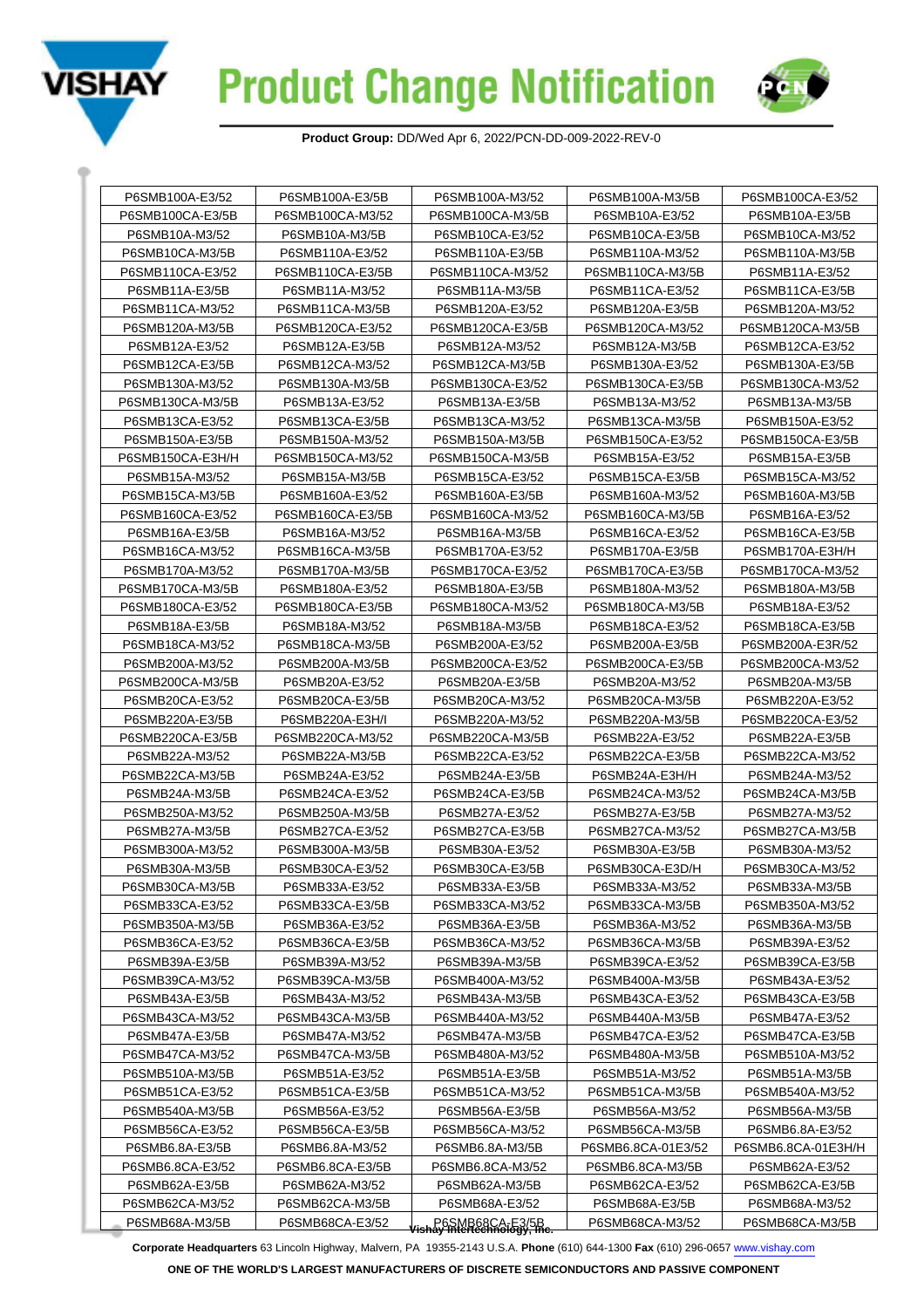



| P6SMB7.5CA-E3/5B<br>P6SMB7.5CA-M3/52<br>P6SMB7.5CA-M3/5B<br>P6SMB75A-E3/52<br>P6SMB75A-E3/5B<br>P6SMB75A-M3/52<br>P6SMB75A-M3/5B<br>P6SMB75CA-E3/52<br>P6SMB75CA-E3/5B<br>P6SMB75CA-M3/52<br>P6SMB75CA-M3/5B<br>P6SMB8.2A-E3/52<br>P6SMB8.2A-E3/5B<br>P6SMB8.2A-M3/52<br>P6SMB8.2A-M3/5B<br>P6SMB8.2CA-E3/52<br>P6SMB8.2CA-E3/5B<br>P6SMB8.2CA-M3/52<br>P6SMB8.2CA-M3/5B<br>P6SMB82A-E3/52<br>P6SMB82A-E3/5B<br>P6SMB82A-M3/52<br>P6SMB82A-M3/5B<br>P6SMB82CA-E3/52<br>P6SMB82CA-E3/5B<br>P6SMB9.1A-M3/52<br>P6SMB82CA-M3/52<br>P6SMB82CA-M3/5B<br>P6SMB9.1A-E3/52<br>P6SMB9.1A-E3/5B<br>P6SMB9.1CA-M3/5B<br>P6SMB9.1A-M3/5B<br>P6SMB9.1CA-E3/52<br>P6SMB9.1CA-E3/5B<br>P6SMB9.1CA-M3/52<br>P6SMB91A-E3/52<br>P6SMB91A-E3/5B<br>P6SMB91A-M3/52<br>P6SMB91A-M3/5B<br>P6SMB91CA-E3/52<br>P6SMB91CA-E3/5B<br>P6SMB91CA-M3/52<br>P6SMB91CA-M3/5B<br>SM6T100A-E3/52<br>SM6T100A-E3/5B<br>SM6T100A-M3/52<br>SM6T100A-M3/5B<br>SM6T100CA-E3/52<br>SM6T100CA-E3/5B<br>SM6T100CA-M3/52<br>SM6T100CA-M3/5B<br>SM6T10A-E3/52<br>SM6T10A-E3/5B<br>SM6T10A-M3/52<br>SM6T10A-M3/5B<br>SM6T10CA-E3/52<br>SM6T10CA-E3/5B<br>SM6T10CA-M3/52<br>SM6T10CA-M3/5B<br>SM6T12A-E3/52<br>SM6T12A-E3/5B<br>SM6T12A-M3/52<br>SM6T12A-M3/5B<br>SM6T12CA-801E3/52<br>SM6T12CA-E3/52<br>SM6T12CA-E3/5B<br>SM6T12CA-M3/52<br>SM6T12CA-M3/5B<br>SM6T150A-E3/52<br>SM6T150A-E3/5B<br>SM6T150A-M3/52<br>SM6T150A-M3/5B<br>SM6T150CA-E3/52<br>SM6T150CA-E3/5B<br>SM6T150CA-M3/52<br>SM6T150CA-M3/5B<br>SM6T15A-E3/52<br>SM6T15A-E3/5B<br>SM6T15A-M3/52<br>SM6T15A-M3/5B<br>SM6T15CA-E3/52<br>SM6T15CA-E3/5B<br>SM6T15CA-M3/52<br>SM6T15CA-M3/5B<br>SM6T18A-E3/52<br>SM6T18A-E3/5B<br>SM6T18A-M3/52<br>SM6T18A-M3/5B<br>SM6T18CA-E3/52<br>SM6T18CA-E3/5B<br>SM6T18CA-M3/52<br>SM6T18CA-M3/5B<br>SM6T200A-E3/52<br>SM6T200A-E3/5B<br>SM6T200A-M3/52<br>SM6T200A-M3/5B<br>SM6T200CA-E3/5B<br>SM6T200CA-E3/52<br>SM6T200CA-M3/52<br>SM6T200CA-M3/5B<br>SM6T220A-E3/52<br>SM6T220A-E3/5B<br>SM6T220A-M3/52<br>SM6T220A-M3/5B<br>SM6T220CA-E3/52<br>SM6T220CA-E3/5B<br>SM6T220CA-M3/5B<br>SM6T220CA-M3/52<br>SM6T22A-E3/52<br>SM6T22A-E3/5B<br>SM6T22A-M3/52<br>SM6T22A-M3/5B<br>SM6T22CA-E3/52<br>SM6T22CA-E3/5B<br>SM6T22CA-M3/52<br>SM6T22CA-M3/5B<br>SM6T24A-E3/52<br>SM6T24A-E3/5B<br>SM6T24A-M3/52<br>SM6T24A-M3/5B<br>SM6T24CA-E3/52<br>SM6T24CA-E3/5B<br>SM6T24CA-M3/52<br>SM6T24CA-M3/5B<br>SM6T27A-E3/52<br>SM6T27A-E3/5B<br>SM6T27A-M3/52<br>SM6T27A-M3/5B<br>SM6T27CA-E3/52<br>SM6T27CA-E3/5B<br>SM6T27CA-M3/52<br>SM6T27CA-M3/5B<br>SM6T30A-E3/52<br>SM6T30A-E3/5B<br>SM6T30A-M3/52<br>SM6T30A-M3/5B<br>SM6T30CA-M3/5B<br>SM6T30CA-E3/52<br>SM6T30CA-E3/5B<br>SM6T30CA-M3/52<br>SM6T33A-E3/52<br>SM6T33A-E3/5B<br>SM6T33A-M3/52<br>SM6T33A-M3/5B<br>SM6T33CA-E3/52<br>SM6T33CA-E3/5B<br>SM6T33CA-M3/5B<br>SM6T33CA-M3/52<br>SM6T36A-E3/52<br>SM6T36A-E3/5B<br>SM6T36A-M3/52<br>SM6T36A-M3/5B<br>SM6T36CA-E3/52<br>SM6T36CA-E3/5B<br>SM6T36CA-M3/52 |
|-------------------------------------------------------------------------------------------------------------------------------------------------------------------------------------------------------------------------------------------------------------------------------------------------------------------------------------------------------------------------------------------------------------------------------------------------------------------------------------------------------------------------------------------------------------------------------------------------------------------------------------------------------------------------------------------------------------------------------------------------------------------------------------------------------------------------------------------------------------------------------------------------------------------------------------------------------------------------------------------------------------------------------------------------------------------------------------------------------------------------------------------------------------------------------------------------------------------------------------------------------------------------------------------------------------------------------------------------------------------------------------------------------------------------------------------------------------------------------------------------------------------------------------------------------------------------------------------------------------------------------------------------------------------------------------------------------------------------------------------------------------------------------------------------------------------------------------------------------------------------------------------------------------------------------------------------------------------------------------------------------------------------------------------------------------------------------------------------------------------------------------------------------------------------------------------------------------------------------------------------------------------------------------------------------------------------------------------------------------------------------------------------------------------------------------------------------------------------------------------------------------------------------------------------------------------------------------------------------------------------------------------------------------------------------------------------------------------------------------------------------------------------------------------------------------------------------------------------------------------------------------------------------------------------|
|                                                                                                                                                                                                                                                                                                                                                                                                                                                                                                                                                                                                                                                                                                                                                                                                                                                                                                                                                                                                                                                                                                                                                                                                                                                                                                                                                                                                                                                                                                                                                                                                                                                                                                                                                                                                                                                                                                                                                                                                                                                                                                                                                                                                                                                                                                                                                                                                                                                                                                                                                                                                                                                                                                                                                                                                                                                                                                                         |
|                                                                                                                                                                                                                                                                                                                                                                                                                                                                                                                                                                                                                                                                                                                                                                                                                                                                                                                                                                                                                                                                                                                                                                                                                                                                                                                                                                                                                                                                                                                                                                                                                                                                                                                                                                                                                                                                                                                                                                                                                                                                                                                                                                                                                                                                                                                                                                                                                                                                                                                                                                                                                                                                                                                                                                                                                                                                                                                         |
|                                                                                                                                                                                                                                                                                                                                                                                                                                                                                                                                                                                                                                                                                                                                                                                                                                                                                                                                                                                                                                                                                                                                                                                                                                                                                                                                                                                                                                                                                                                                                                                                                                                                                                                                                                                                                                                                                                                                                                                                                                                                                                                                                                                                                                                                                                                                                                                                                                                                                                                                                                                                                                                                                                                                                                                                                                                                                                                         |
|                                                                                                                                                                                                                                                                                                                                                                                                                                                                                                                                                                                                                                                                                                                                                                                                                                                                                                                                                                                                                                                                                                                                                                                                                                                                                                                                                                                                                                                                                                                                                                                                                                                                                                                                                                                                                                                                                                                                                                                                                                                                                                                                                                                                                                                                                                                                                                                                                                                                                                                                                                                                                                                                                                                                                                                                                                                                                                                         |
|                                                                                                                                                                                                                                                                                                                                                                                                                                                                                                                                                                                                                                                                                                                                                                                                                                                                                                                                                                                                                                                                                                                                                                                                                                                                                                                                                                                                                                                                                                                                                                                                                                                                                                                                                                                                                                                                                                                                                                                                                                                                                                                                                                                                                                                                                                                                                                                                                                                                                                                                                                                                                                                                                                                                                                                                                                                                                                                         |
|                                                                                                                                                                                                                                                                                                                                                                                                                                                                                                                                                                                                                                                                                                                                                                                                                                                                                                                                                                                                                                                                                                                                                                                                                                                                                                                                                                                                                                                                                                                                                                                                                                                                                                                                                                                                                                                                                                                                                                                                                                                                                                                                                                                                                                                                                                                                                                                                                                                                                                                                                                                                                                                                                                                                                                                                                                                                                                                         |
|                                                                                                                                                                                                                                                                                                                                                                                                                                                                                                                                                                                                                                                                                                                                                                                                                                                                                                                                                                                                                                                                                                                                                                                                                                                                                                                                                                                                                                                                                                                                                                                                                                                                                                                                                                                                                                                                                                                                                                                                                                                                                                                                                                                                                                                                                                                                                                                                                                                                                                                                                                                                                                                                                                                                                                                                                                                                                                                         |
|                                                                                                                                                                                                                                                                                                                                                                                                                                                                                                                                                                                                                                                                                                                                                                                                                                                                                                                                                                                                                                                                                                                                                                                                                                                                                                                                                                                                                                                                                                                                                                                                                                                                                                                                                                                                                                                                                                                                                                                                                                                                                                                                                                                                                                                                                                                                                                                                                                                                                                                                                                                                                                                                                                                                                                                                                                                                                                                         |
|                                                                                                                                                                                                                                                                                                                                                                                                                                                                                                                                                                                                                                                                                                                                                                                                                                                                                                                                                                                                                                                                                                                                                                                                                                                                                                                                                                                                                                                                                                                                                                                                                                                                                                                                                                                                                                                                                                                                                                                                                                                                                                                                                                                                                                                                                                                                                                                                                                                                                                                                                                                                                                                                                                                                                                                                                                                                                                                         |
|                                                                                                                                                                                                                                                                                                                                                                                                                                                                                                                                                                                                                                                                                                                                                                                                                                                                                                                                                                                                                                                                                                                                                                                                                                                                                                                                                                                                                                                                                                                                                                                                                                                                                                                                                                                                                                                                                                                                                                                                                                                                                                                                                                                                                                                                                                                                                                                                                                                                                                                                                                                                                                                                                                                                                                                                                                                                                                                         |
|                                                                                                                                                                                                                                                                                                                                                                                                                                                                                                                                                                                                                                                                                                                                                                                                                                                                                                                                                                                                                                                                                                                                                                                                                                                                                                                                                                                                                                                                                                                                                                                                                                                                                                                                                                                                                                                                                                                                                                                                                                                                                                                                                                                                                                                                                                                                                                                                                                                                                                                                                                                                                                                                                                                                                                                                                                                                                                                         |
|                                                                                                                                                                                                                                                                                                                                                                                                                                                                                                                                                                                                                                                                                                                                                                                                                                                                                                                                                                                                                                                                                                                                                                                                                                                                                                                                                                                                                                                                                                                                                                                                                                                                                                                                                                                                                                                                                                                                                                                                                                                                                                                                                                                                                                                                                                                                                                                                                                                                                                                                                                                                                                                                                                                                                                                                                                                                                                                         |
|                                                                                                                                                                                                                                                                                                                                                                                                                                                                                                                                                                                                                                                                                                                                                                                                                                                                                                                                                                                                                                                                                                                                                                                                                                                                                                                                                                                                                                                                                                                                                                                                                                                                                                                                                                                                                                                                                                                                                                                                                                                                                                                                                                                                                                                                                                                                                                                                                                                                                                                                                                                                                                                                                                                                                                                                                                                                                                                         |
|                                                                                                                                                                                                                                                                                                                                                                                                                                                                                                                                                                                                                                                                                                                                                                                                                                                                                                                                                                                                                                                                                                                                                                                                                                                                                                                                                                                                                                                                                                                                                                                                                                                                                                                                                                                                                                                                                                                                                                                                                                                                                                                                                                                                                                                                                                                                                                                                                                                                                                                                                                                                                                                                                                                                                                                                                                                                                                                         |
|                                                                                                                                                                                                                                                                                                                                                                                                                                                                                                                                                                                                                                                                                                                                                                                                                                                                                                                                                                                                                                                                                                                                                                                                                                                                                                                                                                                                                                                                                                                                                                                                                                                                                                                                                                                                                                                                                                                                                                                                                                                                                                                                                                                                                                                                                                                                                                                                                                                                                                                                                                                                                                                                                                                                                                                                                                                                                                                         |
|                                                                                                                                                                                                                                                                                                                                                                                                                                                                                                                                                                                                                                                                                                                                                                                                                                                                                                                                                                                                                                                                                                                                                                                                                                                                                                                                                                                                                                                                                                                                                                                                                                                                                                                                                                                                                                                                                                                                                                                                                                                                                                                                                                                                                                                                                                                                                                                                                                                                                                                                                                                                                                                                                                                                                                                                                                                                                                                         |
|                                                                                                                                                                                                                                                                                                                                                                                                                                                                                                                                                                                                                                                                                                                                                                                                                                                                                                                                                                                                                                                                                                                                                                                                                                                                                                                                                                                                                                                                                                                                                                                                                                                                                                                                                                                                                                                                                                                                                                                                                                                                                                                                                                                                                                                                                                                                                                                                                                                                                                                                                                                                                                                                                                                                                                                                                                                                                                                         |
|                                                                                                                                                                                                                                                                                                                                                                                                                                                                                                                                                                                                                                                                                                                                                                                                                                                                                                                                                                                                                                                                                                                                                                                                                                                                                                                                                                                                                                                                                                                                                                                                                                                                                                                                                                                                                                                                                                                                                                                                                                                                                                                                                                                                                                                                                                                                                                                                                                                                                                                                                                                                                                                                                                                                                                                                                                                                                                                         |
|                                                                                                                                                                                                                                                                                                                                                                                                                                                                                                                                                                                                                                                                                                                                                                                                                                                                                                                                                                                                                                                                                                                                                                                                                                                                                                                                                                                                                                                                                                                                                                                                                                                                                                                                                                                                                                                                                                                                                                                                                                                                                                                                                                                                                                                                                                                                                                                                                                                                                                                                                                                                                                                                                                                                                                                                                                                                                                                         |
|                                                                                                                                                                                                                                                                                                                                                                                                                                                                                                                                                                                                                                                                                                                                                                                                                                                                                                                                                                                                                                                                                                                                                                                                                                                                                                                                                                                                                                                                                                                                                                                                                                                                                                                                                                                                                                                                                                                                                                                                                                                                                                                                                                                                                                                                                                                                                                                                                                                                                                                                                                                                                                                                                                                                                                                                                                                                                                                         |
|                                                                                                                                                                                                                                                                                                                                                                                                                                                                                                                                                                                                                                                                                                                                                                                                                                                                                                                                                                                                                                                                                                                                                                                                                                                                                                                                                                                                                                                                                                                                                                                                                                                                                                                                                                                                                                                                                                                                                                                                                                                                                                                                                                                                                                                                                                                                                                                                                                                                                                                                                                                                                                                                                                                                                                                                                                                                                                                         |
|                                                                                                                                                                                                                                                                                                                                                                                                                                                                                                                                                                                                                                                                                                                                                                                                                                                                                                                                                                                                                                                                                                                                                                                                                                                                                                                                                                                                                                                                                                                                                                                                                                                                                                                                                                                                                                                                                                                                                                                                                                                                                                                                                                                                                                                                                                                                                                                                                                                                                                                                                                                                                                                                                                                                                                                                                                                                                                                         |
|                                                                                                                                                                                                                                                                                                                                                                                                                                                                                                                                                                                                                                                                                                                                                                                                                                                                                                                                                                                                                                                                                                                                                                                                                                                                                                                                                                                                                                                                                                                                                                                                                                                                                                                                                                                                                                                                                                                                                                                                                                                                                                                                                                                                                                                                                                                                                                                                                                                                                                                                                                                                                                                                                                                                                                                                                                                                                                                         |
|                                                                                                                                                                                                                                                                                                                                                                                                                                                                                                                                                                                                                                                                                                                                                                                                                                                                                                                                                                                                                                                                                                                                                                                                                                                                                                                                                                                                                                                                                                                                                                                                                                                                                                                                                                                                                                                                                                                                                                                                                                                                                                                                                                                                                                                                                                                                                                                                                                                                                                                                                                                                                                                                                                                                                                                                                                                                                                                         |
|                                                                                                                                                                                                                                                                                                                                                                                                                                                                                                                                                                                                                                                                                                                                                                                                                                                                                                                                                                                                                                                                                                                                                                                                                                                                                                                                                                                                                                                                                                                                                                                                                                                                                                                                                                                                                                                                                                                                                                                                                                                                                                                                                                                                                                                                                                                                                                                                                                                                                                                                                                                                                                                                                                                                                                                                                                                                                                                         |
|                                                                                                                                                                                                                                                                                                                                                                                                                                                                                                                                                                                                                                                                                                                                                                                                                                                                                                                                                                                                                                                                                                                                                                                                                                                                                                                                                                                                                                                                                                                                                                                                                                                                                                                                                                                                                                                                                                                                                                                                                                                                                                                                                                                                                                                                                                                                                                                                                                                                                                                                                                                                                                                                                                                                                                                                                                                                                                                         |
|                                                                                                                                                                                                                                                                                                                                                                                                                                                                                                                                                                                                                                                                                                                                                                                                                                                                                                                                                                                                                                                                                                                                                                                                                                                                                                                                                                                                                                                                                                                                                                                                                                                                                                                                                                                                                                                                                                                                                                                                                                                                                                                                                                                                                                                                                                                                                                                                                                                                                                                                                                                                                                                                                                                                                                                                                                                                                                                         |
|                                                                                                                                                                                                                                                                                                                                                                                                                                                                                                                                                                                                                                                                                                                                                                                                                                                                                                                                                                                                                                                                                                                                                                                                                                                                                                                                                                                                                                                                                                                                                                                                                                                                                                                                                                                                                                                                                                                                                                                                                                                                                                                                                                                                                                                                                                                                                                                                                                                                                                                                                                                                                                                                                                                                                                                                                                                                                                                         |
|                                                                                                                                                                                                                                                                                                                                                                                                                                                                                                                                                                                                                                                                                                                                                                                                                                                                                                                                                                                                                                                                                                                                                                                                                                                                                                                                                                                                                                                                                                                                                                                                                                                                                                                                                                                                                                                                                                                                                                                                                                                                                                                                                                                                                                                                                                                                                                                                                                                                                                                                                                                                                                                                                                                                                                                                                                                                                                                         |
|                                                                                                                                                                                                                                                                                                                                                                                                                                                                                                                                                                                                                                                                                                                                                                                                                                                                                                                                                                                                                                                                                                                                                                                                                                                                                                                                                                                                                                                                                                                                                                                                                                                                                                                                                                                                                                                                                                                                                                                                                                                                                                                                                                                                                                                                                                                                                                                                                                                                                                                                                                                                                                                                                                                                                                                                                                                                                                                         |
|                                                                                                                                                                                                                                                                                                                                                                                                                                                                                                                                                                                                                                                                                                                                                                                                                                                                                                                                                                                                                                                                                                                                                                                                                                                                                                                                                                                                                                                                                                                                                                                                                                                                                                                                                                                                                                                                                                                                                                                                                                                                                                                                                                                                                                                                                                                                                                                                                                                                                                                                                                                                                                                                                                                                                                                                                                                                                                                         |
| SM6T36CA-M3/5B<br>SM6T39A-M3/5B<br>SM6T39A-E3/52<br>SM6T39A-E3/5B<br>SM6T39A-M3/52                                                                                                                                                                                                                                                                                                                                                                                                                                                                                                                                                                                                                                                                                                                                                                                                                                                                                                                                                                                                                                                                                                                                                                                                                                                                                                                                                                                                                                                                                                                                                                                                                                                                                                                                                                                                                                                                                                                                                                                                                                                                                                                                                                                                                                                                                                                                                                                                                                                                                                                                                                                                                                                                                                                                                                                                                                      |
| SM6T39CA-E3/52<br>SM6T39CA-M3/52<br>SM6T39CA-E3/5B<br>SM6T39CA-M3/5B<br>SM6T68A-E3/52                                                                                                                                                                                                                                                                                                                                                                                                                                                                                                                                                                                                                                                                                                                                                                                                                                                                                                                                                                                                                                                                                                                                                                                                                                                                                                                                                                                                                                                                                                                                                                                                                                                                                                                                                                                                                                                                                                                                                                                                                                                                                                                                                                                                                                                                                                                                                                                                                                                                                                                                                                                                                                                                                                                                                                                                                                   |
| SM6T68A-E3/5B<br>SM6T68A-M3/52<br>SM6T68A-M3/5B<br>SM6T68CA-E3/52<br>SM6T68CA-E3/5B                                                                                                                                                                                                                                                                                                                                                                                                                                                                                                                                                                                                                                                                                                                                                                                                                                                                                                                                                                                                                                                                                                                                                                                                                                                                                                                                                                                                                                                                                                                                                                                                                                                                                                                                                                                                                                                                                                                                                                                                                                                                                                                                                                                                                                                                                                                                                                                                                                                                                                                                                                                                                                                                                                                                                                                                                                     |
| SM6T68CA-M3/52<br>SM6T68CA-M3/5B<br>SM6T6V8A-E3/52<br>SM6T6V8A-E3/5B<br>SM6T6V8A-M3/52                                                                                                                                                                                                                                                                                                                                                                                                                                                                                                                                                                                                                                                                                                                                                                                                                                                                                                                                                                                                                                                                                                                                                                                                                                                                                                                                                                                                                                                                                                                                                                                                                                                                                                                                                                                                                                                                                                                                                                                                                                                                                                                                                                                                                                                                                                                                                                                                                                                                                                                                                                                                                                                                                                                                                                                                                                  |
| SM6T6V8A-M3/5B<br>SM6T6V8CA-E3/52<br>SM6T6V8CA-E3/5B<br>SM6T6V8CA-M3/52<br>SM6T6V8CA-M3/5B                                                                                                                                                                                                                                                                                                                                                                                                                                                                                                                                                                                                                                                                                                                                                                                                                                                                                                                                                                                                                                                                                                                                                                                                                                                                                                                                                                                                                                                                                                                                                                                                                                                                                                                                                                                                                                                                                                                                                                                                                                                                                                                                                                                                                                                                                                                                                                                                                                                                                                                                                                                                                                                                                                                                                                                                                              |
| SM6T7V5A-E3/52<br>SM6T7V5A-E3/5B<br>SM6T7V5A-M3/52<br>SM6T7V5A-M3/5B<br>SM6T7V5CA-E3/52                                                                                                                                                                                                                                                                                                                                                                                                                                                                                                                                                                                                                                                                                                                                                                                                                                                                                                                                                                                                                                                                                                                                                                                                                                                                                                                                                                                                                                                                                                                                                                                                                                                                                                                                                                                                                                                                                                                                                                                                                                                                                                                                                                                                                                                                                                                                                                                                                                                                                                                                                                                                                                                                                                                                                                                                                                 |
| SM6T7V5CA-E3/5B<br>SM6T7V5CA-M3/52<br>SM6T7V5CA-M3/5B<br>SMB10J10A-E3/52<br>SMB10J10A-E3/5B                                                                                                                                                                                                                                                                                                                                                                                                                                                                                                                                                                                                                                                                                                                                                                                                                                                                                                                                                                                                                                                                                                                                                                                                                                                                                                                                                                                                                                                                                                                                                                                                                                                                                                                                                                                                                                                                                                                                                                                                                                                                                                                                                                                                                                                                                                                                                                                                                                                                                                                                                                                                                                                                                                                                                                                                                             |
| SMB10J11A-E3/52<br>SMB10J11A-E3/5B<br>SMB10J12A-E3/52<br>SMB10J12A-E3/5B<br>SMB10J13A-E3/52                                                                                                                                                                                                                                                                                                                                                                                                                                                                                                                                                                                                                                                                                                                                                                                                                                                                                                                                                                                                                                                                                                                                                                                                                                                                                                                                                                                                                                                                                                                                                                                                                                                                                                                                                                                                                                                                                                                                                                                                                                                                                                                                                                                                                                                                                                                                                                                                                                                                                                                                                                                                                                                                                                                                                                                                                             |
| SMB10J13A-E3/5B<br>SMB10J14A-E3/52<br>SMB10J14A-E3/5B<br>SMB10J15A-E3/52<br>SMB10J15A-E3/5B                                                                                                                                                                                                                                                                                                                                                                                                                                                                                                                                                                                                                                                                                                                                                                                                                                                                                                                                                                                                                                                                                                                                                                                                                                                                                                                                                                                                                                                                                                                                                                                                                                                                                                                                                                                                                                                                                                                                                                                                                                                                                                                                                                                                                                                                                                                                                                                                                                                                                                                                                                                                                                                                                                                                                                                                                             |
| SMB10J16A-E3/52<br>SMB10J16A-E3/5B<br>SMB10J17A-E3/52<br>SMB10J17A-E3/5B<br>SMB10J18A-E3/52                                                                                                                                                                                                                                                                                                                                                                                                                                                                                                                                                                                                                                                                                                                                                                                                                                                                                                                                                                                                                                                                                                                                                                                                                                                                                                                                                                                                                                                                                                                                                                                                                                                                                                                                                                                                                                                                                                                                                                                                                                                                                                                                                                                                                                                                                                                                                                                                                                                                                                                                                                                                                                                                                                                                                                                                                             |
| SMB10J18A-E3/5B<br>SMB10J20A-E3/52<br>SMB10J20A-E3/5B<br>SMB10J22A-E3/52<br>SMB10J22A-E3/5B                                                                                                                                                                                                                                                                                                                                                                                                                                                                                                                                                                                                                                                                                                                                                                                                                                                                                                                                                                                                                                                                                                                                                                                                                                                                                                                                                                                                                                                                                                                                                                                                                                                                                                                                                                                                                                                                                                                                                                                                                                                                                                                                                                                                                                                                                                                                                                                                                                                                                                                                                                                                                                                                                                                                                                                                                             |
| SMB10J24A-E3/52<br>SMB10J24A-E3/5B<br>SMB10J26A-E3/52<br>SMB10J26A-E3/5B<br>SMB10J28A-E3/52                                                                                                                                                                                                                                                                                                                                                                                                                                                                                                                                                                                                                                                                                                                                                                                                                                                                                                                                                                                                                                                                                                                                                                                                                                                                                                                                                                                                                                                                                                                                                                                                                                                                                                                                                                                                                                                                                                                                                                                                                                                                                                                                                                                                                                                                                                                                                                                                                                                                                                                                                                                                                                                                                                                                                                                                                             |
| SMB10J28A-E3/5B<br>SMB10J30A-E3/52<br>SMB10J30A-E3/5B<br>SMB10J33A-E3/52<br>SMB10J33A-E3/5B                                                                                                                                                                                                                                                                                                                                                                                                                                                                                                                                                                                                                                                                                                                                                                                                                                                                                                                                                                                                                                                                                                                                                                                                                                                                                                                                                                                                                                                                                                                                                                                                                                                                                                                                                                                                                                                                                                                                                                                                                                                                                                                                                                                                                                                                                                                                                                                                                                                                                                                                                                                                                                                                                                                                                                                                                             |
| SMB10J40A-E3/52<br>SMB10J36A-E3/52<br>SMB10J36A-E3/5B<br>SMB10J40A-E3/5B<br>SMB10J5.0A-E3/52                                                                                                                                                                                                                                                                                                                                                                                                                                                                                                                                                                                                                                                                                                                                                                                                                                                                                                                                                                                                                                                                                                                                                                                                                                                                                                                                                                                                                                                                                                                                                                                                                                                                                                                                                                                                                                                                                                                                                                                                                                                                                                                                                                                                                                                                                                                                                                                                                                                                                                                                                                                                                                                                                                                                                                                                                            |
| SMB10J5.0A-E3/5B<br>SMB10J6.0A-E3/52<br>SMB10J6.0A-E3/5B<br>SMB10J6.5A-E3/52<br>SMB10J6.5A-E3/5B                                                                                                                                                                                                                                                                                                                                                                                                                                                                                                                                                                                                                                                                                                                                                                                                                                                                                                                                                                                                                                                                                                                                                                                                                                                                                                                                                                                                                                                                                                                                                                                                                                                                                                                                                                                                                                                                                                                                                                                                                                                                                                                                                                                                                                                                                                                                                                                                                                                                                                                                                                                                                                                                                                                                                                                                                        |
| SMB10J7.0A-E3/52<br>SMB10J7.0A-E3/5B<br>SMB10J7.5A-E3/52<br>SMB10J7.5A-E3/5B<br>SMB10J8.0A-E3/52                                                                                                                                                                                                                                                                                                                                                                                                                                                                                                                                                                                                                                                                                                                                                                                                                                                                                                                                                                                                                                                                                                                                                                                                                                                                                                                                                                                                                                                                                                                                                                                                                                                                                                                                                                                                                                                                                                                                                                                                                                                                                                                                                                                                                                                                                                                                                                                                                                                                                                                                                                                                                                                                                                                                                                                                                        |
| SMB10J8.0A-E3/5B<br>SMB10J8.5A-E3/52<br>SMB10J8.5A-E3/5B<br>SMB10J9.0A-E3/52<br>SMB10J9.0A-E3/5B                                                                                                                                                                                                                                                                                                                                                                                                                                                                                                                                                                                                                                                                                                                                                                                                                                                                                                                                                                                                                                                                                                                                                                                                                                                                                                                                                                                                                                                                                                                                                                                                                                                                                                                                                                                                                                                                                                                                                                                                                                                                                                                                                                                                                                                                                                                                                                                                                                                                                                                                                                                                                                                                                                                                                                                                                        |
| SMB10J5.0A-M3/52<br>SMB10J5.0A-M3/5B<br>SMB10J6.0A-M3/52<br>SMB10J6.0A-M3/5B<br>SMB10J6.5A-M3/52                                                                                                                                                                                                                                                                                                                                                                                                                                                                                                                                                                                                                                                                                                                                                                                                                                                                                                                                                                                                                                                                                                                                                                                                                                                                                                                                                                                                                                                                                                                                                                                                                                                                                                                                                                                                                                                                                                                                                                                                                                                                                                                                                                                                                                                                                                                                                                                                                                                                                                                                                                                                                                                                                                                                                                                                                        |
| SMB10J6.5A-M3/5B<br>SMB10J7.0A-M3/5B<br>SMB10J7.5A-M3/5B<br>SMB10J7.0A-M3/52<br>SMB10J7.5A-M3/52                                                                                                                                                                                                                                                                                                                                                                                                                                                                                                                                                                                                                                                                                                                                                                                                                                                                                                                                                                                                                                                                                                                                                                                                                                                                                                                                                                                                                                                                                                                                                                                                                                                                                                                                                                                                                                                                                                                                                                                                                                                                                                                                                                                                                                                                                                                                                                                                                                                                                                                                                                                                                                                                                                                                                                                                                        |
| SMB10J8.0A-M3/52<br>SMB10J8.0A-M3/5B<br>SMB10J8.5A-M3/52<br>SMB10J8.5A-M3/5B<br>SMB10J9.0A-M3/52                                                                                                                                                                                                                                                                                                                                                                                                                                                                                                                                                                                                                                                                                                                                                                                                                                                                                                                                                                                                                                                                                                                                                                                                                                                                                                                                                                                                                                                                                                                                                                                                                                                                                                                                                                                                                                                                                                                                                                                                                                                                                                                                                                                                                                                                                                                                                                                                                                                                                                                                                                                                                                                                                                                                                                                                                        |
| SMB10J9.0A-M3/5B<br>SMB10J10A-M3/52<br>SMB10J10A-M3/5B<br>SMB10J11A-M3/52<br>SMB10J11A-M3/5B                                                                                                                                                                                                                                                                                                                                                                                                                                                                                                                                                                                                                                                                                                                                                                                                                                                                                                                                                                                                                                                                                                                                                                                                                                                                                                                                                                                                                                                                                                                                                                                                                                                                                                                                                                                                                                                                                                                                                                                                                                                                                                                                                                                                                                                                                                                                                                                                                                                                                                                                                                                                                                                                                                                                                                                                                            |
| SMB10J12A-M3/52<br>SMB10J12A-M3/5B<br>SMB10J13A-M3/52<br>SMB10J13A-M3/5B<br>SMB10J14A-M3/52                                                                                                                                                                                                                                                                                                                                                                                                                                                                                                                                                                                                                                                                                                                                                                                                                                                                                                                                                                                                                                                                                                                                                                                                                                                                                                                                                                                                                                                                                                                                                                                                                                                                                                                                                                                                                                                                                                                                                                                                                                                                                                                                                                                                                                                                                                                                                                                                                                                                                                                                                                                                                                                                                                                                                                                                                             |
| SMB10J14A-M3/5B<br>SMB10J15A-M3/52<br>SMB10J16A-M3/52<br>SMB10J16A-M3/5B<br>SMB10J15A-M3/5B                                                                                                                                                                                                                                                                                                                                                                                                                                                                                                                                                                                                                                                                                                                                                                                                                                                                                                                                                                                                                                                                                                                                                                                                                                                                                                                                                                                                                                                                                                                                                                                                                                                                                                                                                                                                                                                                                                                                                                                                                                                                                                                                                                                                                                                                                                                                                                                                                                                                                                                                                                                                                                                                                                                                                                                                                             |
| SMB10J18A-M3/52<br><b>Jishay Intertechnology, Inc.</b><br>SMB10J18A-M3/5B<br>SMB10J20A-M3/52<br>SMB10J17A-M3/52<br>SMB10J17A-M3/5B                                                                                                                                                                                                                                                                                                                                                                                                                                                                                                                                                                                                                                                                                                                                                                                                                                                                                                                                                                                                                                                                                                                                                                                                                                                                                                                                                                                                                                                                                                                                                                                                                                                                                                                                                                                                                                                                                                                                                                                                                                                                                                                                                                                                                                                                                                                                                                                                                                                                                                                                                                                                                                                                                                                                                                                      |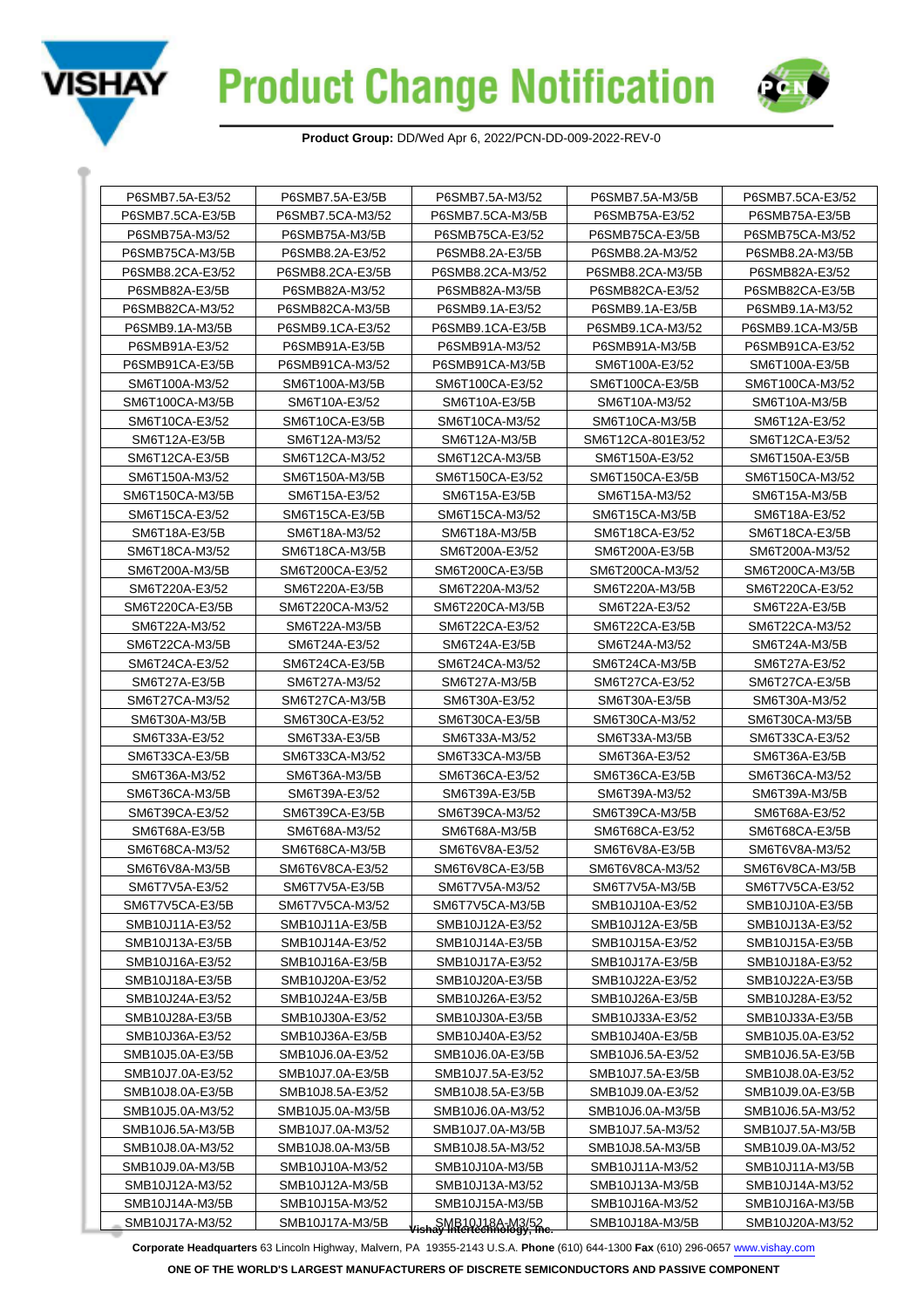



| SMB10J20A-M3/5B                  | SMB10J22A-M3/52                    | SMB10J22A-M3/5B                                       | SMB10J24A-M3/52  | SMB10J24A-M3/5B  |
|----------------------------------|------------------------------------|-------------------------------------------------------|------------------|------------------|
| SMB10J26A-M3/52                  | SMB10J26A-M3/5B<br>SMB10J28A-M3/52 |                                                       | SMB10J28A-M3/5B  | SMB10J30A-M3/52  |
| SMB10J30A-M3/5B                  | SMB10J33A-M3/52<br>SMB10J33A-M3/5B |                                                       | SMB10J36A-M3/52  | SMB10J36A-M3/5B  |
| SMB10J40A-M3/52                  | SMB10J40A-M3/5B                    | SMB8J5.0CA-E3/52                                      | SMB8J5.0CA-E3/5B | SMB8J6.0CA-E3/52 |
| SMB8J6.0CA-E3/5B                 | SMB8J6.5CA-E3/52                   | SMB8J6.5CA-E3/5B                                      | SMB8J7.0CA-E3/52 | SMB8J7.0CA-E3/5B |
| SMB8J7.5CA-E3/52                 | SMB8J7.5CA-E3/5B                   | SMB8J8.0CA-E3/52                                      | SMB8J8.0CA-E3/5B | SMB8J8.5CA-E3/52 |
| SMB8J8.5CA-E3/5B                 | SMB8J9.0CA-E3/52                   | SMB8J9.0CA-E3/5B                                      | SMB8J10CA-E3/52  | SMB8J10CA-E3/5B  |
| SMB8J11CA-E3/52                  | SMB8J11CA-E3/5B                    | SMB8J12CA-E3/52                                       | SMB8J12CA-E3/5B  | SMB8J13CA-E3/52  |
| SMB8J13CA-E3/5B                  | SMB8J14CA-E3/52                    | SMB8J14CA-E3/5B                                       | SMB8J15CA-E3/52  | SMB8J15CA-E3/5B  |
| SMB8J16CA-E3/52                  | SMB8J16CA-E3/5B                    | SMB8J17CA-E3/52                                       | SMB8J17CA-E3/5B  | SMB8J18CA-E3/52  |
| SMB8J18CA-E3/5B                  | SMB8J20CA-E3/52                    | SMB8J20CA-E3/5B                                       | SMB8J22CA-E3/52  | SMB8J22CA-E3/5B  |
| SMB8J24CA-E3/52                  | SMB8J24CA-E3/5B                    | SMB8J26CA-E3/52                                       | SMB8J26CA-E3/5B  | SMB8J28CA-E3/52  |
| SMB8J28CA-E3/5B                  | SMB8J30CA-E3/52                    | SMB8J30CA-E3/5B                                       | SMB8J33CA-E3/52  | SMB8J33CA-E3/5B  |
| SMB8J36CA-E3/52                  | SMB8J36CA-E3/5B                    | SMB8J40CA-E3/52                                       | SMB8J40CA-E3/5B  | SMB8J5.0CA-M3/52 |
| SMB8J5.0CA-M3/5B                 | SMB8J6.0CA-M3/52                   | SMB8J6.0CA-M3/5B                                      | SMB8J6.5CA-M3/52 | SMB8J6.5CA-M3/5B |
| SMB8J7.0CA-M3/52                 | SMB8J7.0CA-M3/5B                   | SMB8J7.5CA-M3/52                                      | SMB8J7.5CA-M3/5B | SMB8J8.0CA-M3/52 |
| SMB8J8.0CA-M3/5B                 | SMB8J8.5CA-M3/52                   | SMB8J8.5CA-M3/5B                                      | SMB8J9.0CA-M3/52 | SMB8J9.0CA-M3/5B |
| SMB8J10CA-M3/52                  | SMB8J10CA-M3/5B                    | SMB8J11CA-M3/52                                       | SMB8J11CA-M3/5B  | SMB8J12CA-M3/52  |
| SMB8J12CA-M3/5B                  | SMB8J13CA-M3/52                    | SMB8J13CA-M3/5B                                       | SMB8J14CA-M3/52  | SMB8J14CA-M3/5B  |
| SMB8J15CA-M3/52                  | SMB8J15CA-M3/5B                    | SMB8J16CA-M3/52                                       | SMB8J16CA-M3/5B  | SMB8J17CA-M3/52  |
| SMB8J17CA-M3/5B                  | SMB8J18CA-M3/52                    | SMB8J18CA-M3/5B                                       | SMB8J20CA-M3/52  | SMB8J20CA-M3/5B  |
| SMB8J22CA-M3/52                  | SMB8J22CA-M3/5B                    | SMB8J24CA-M3/52                                       | SMB8J24CA-M3/5B  | SMB8J26CA-M3/52  |
| SMB8J26CA-M3/5B                  | SMB8J28CA-M3/52                    | SMB8J28CA-M3/5B                                       | SMB8J30CA-M3/52  | SMB8J30CA-M3/5B  |
| SMB8J33CA-M3/52                  | SMB8J33CA-M3/5B                    | SMB8J36CA-M3/52                                       | SMB8J36CA-M3/5B  | SMB8J40CA-M3/52  |
| SMB8J40CA-M3/5B                  | SMBJ100A-E3/52                     | SMBJ100A-E3/5B                                        | SMBJ100A-M3/52   | SMBJ100A-M3/5B   |
| SMBJ100CA-E3/52                  | SMBJ100CA-E3/5B                    | SMBJ100CA-M3/52                                       | SMBJ100CA-M3/5B  | SMBJ10A-E3/52    |
| SMBJ10A-E3/5B                    | SMBJ10A-M3/52                      | SMBJ10A-M3/5B                                         | SMBJ10CA-E3/52   | SMBJ10CA-E3/5B   |
| SMBJ10CA-M3/52                   | SMBJ10CA-M3/5B                     | SMBJ110A-E3/52                                        | SMBJ110A-E3/5B   | SMBJ110A-M3/52   |
| SMBJ110A-M3/5B                   | SMBJ110CA-E3/52                    | SMBJ110CA-E3/5B                                       | SMBJ110CA-M3/52  | SMBJ110CA-M3/5B  |
| SMBJ11A-E3/52                    | SMBJ11A-E3/5B                      | SMBJ11A-M3/52                                         | SMBJ11A-M3/5B    | SMBJ11CA-E3/52   |
| SMBJ11CA-E3/5B                   | SMBJ11CA-E3D/H                     | SMBJ11CA-M3/52                                        | SMBJ11CA-M3/5B   | SMBJ120A-E3/52   |
| SMBJ120A-E3/5B                   | SMBJ120A-M3/52                     | SMBJ120A-M3/5B                                        | SMBJ120CA-E3/52  | SMBJ120CA-E3/5B  |
| SMBJ120CA-M3/52                  | SMBJ120CA-M3/5B                    | SMBJ12A-E3/52                                         | SMBJ12A-E3/5B    | SMBJ12A-M3/52    |
| SMBJ12A-M3/5B                    | SMBJ12CA-E3/52                     | SMBJ12CA-E3/5B                                        | SMBJ12CA-E3D/H   | SMBJ12CA-M3/52   |
| SMBJ12CA-M3/5B                   | SMBJ130A-E3/52                     | SMBJ130A-E3/5B                                        | SMBJ130A-E3H/I   | SMBJ130A-M3/52   |
| SMBJ130A-M3/5B                   | SMBJ130CA-E3/52                    | SMBJ130CA-E3/5B                                       | SMBJ130CA-M3/52  | SMBJ130CA-M3/5B  |
| SMBJ13A-E3/52                    | SMBJ13A-E3/5B                      | SMBJ13A-M3/52                                         | SMBJ13A-M3/5B    | SMBJ13CA-E3/52   |
| SMBJ13CA-E3/5B                   | SMBJ13CA-E3D/H                     | SMBJ13CA-M3/52                                        | SMBJ13CA-M3/5B   | SMBJ13CA-M3D/H   |
| SMBJ14A-E3/52                    | SMBJ14A-E3/5B                      | SMBJ14A-M3/52                                         | SMBJ14A-M3/5B    | SMBJ14CA-E3/52   |
| SMBJ14CA-E3/5B                   | SMBJ14CA-M3/52                     | SMBJ14CA-M3/5B                                        | SMBJ150A-E3/52   | SMBJ150A-E3/5B   |
| SMBJ150A-M3/52                   | SMBJ150A-M3/5B                     | SMBJ150CA-E3/52                                       | SMBJ150CA-E3/5B  | SMBJ150CA-M3/52  |
| SMBJ150CA-M3/5B<br>SMBJ15A-E3/52 |                                    | SMBJ15A-E3/5B                                         | SMBJ15A-M3/52    | SMBJ15A-M3/5B    |
| SMBJ15CA-E3/52                   | SMBJ15CA-E3/5B                     | SMBJ15CA-M3/52                                        | SMBJ15CA-M3/5B   | SMBJ160A-E3/52   |
| SMBJ160A-E3/5B                   | SMBJ160A-E3H/I                     | SMBJ160A-M3/52                                        | SMBJ160A-M3/5B   | SMBJ160CA-E3/52  |
| SMBJ160CA-E3/5B                  | SMBJ160CA-M3/52                    | SMBJ160CA-M3/5B                                       | SMBJ16A-E3/52    | SMBJ16A-E3/5B    |
| SMBJ16A-M3/52<br>SMBJ16A-M3/5B   |                                    | SMBJ16CA-E3/52                                        | SMBJ16CA-E3/5B   | SMBJ16CA-E3D/H   |
| SMBJ16CA-M3/52                   | SMBJ16CA-M3/5B                     | SMBJ170A-E3/52                                        | SMBJ170A-E3/5B   | SMBJ170A-M3/52   |
| SMBJ170A-M3/5B                   | SMBJ170CA-E3/52                    | SMBJ170CA-E3/5B                                       | SMBJ170CA-M3/52  | SMBJ170CA-M3/5B  |
| SMBJ17A-E3/52                    | SMBJ17A-E3/5B                      | SMBJ17A-M3/52                                         | SMBJ17A-M3/5B    | SMBJ17CA-E3/52   |
| SMBJ17CA-E3/5B                   | SMBJ17CA-M3/52                     | SMBJ17CA-M3/5B                                        | SMBJ188A-E3/52   | SMBJ188A-E3/5B   |
| SMBJ188A-M3/52                   | SMBJ188A-M3/5B                     | SMBJ188CA-E3/52                                       | SMBJ188CA-E3/5B  | SMBJ188CA-M3/52  |
| SMBJ188CA-M3/5B                  | SMBJ18A-E3/52                      | SMBJ18A-E3/5B                                         | SMBJ18A-M3/52    | SMBJ18A-M3/5B    |
| SMBJ18CA-E3/52                   | SMBJ18CA-E3/5B                     | SMBJ18CA-M3/52                                        | SMBJ18CA-M3/5B   | SMBJ20A-E3/52    |
| SMBJ20A-E3/5B                    | SMBJ20A-M3/52                      | SMBJ20A-M3/5B                                         | SMBJ20CA-E3/52   | SMBJ20CA-E3/5B   |
| SMBJ20CA-M3/52                   | SMBJ20CA-M3/5B                     | SMBJ22A-E3/52                                         | SMBJ22A-E3/5B    | SMBJ22A-E3H/H    |
| SMBJ22A-M3/52                    | SMBJ22A-M3/5B                      | SMBJ22CA-E3/52<br><b>Jishay Intertechnology, Inc.</b> | SMBJ22CA-E3/5B   | SMBJ22CA-M3/52   |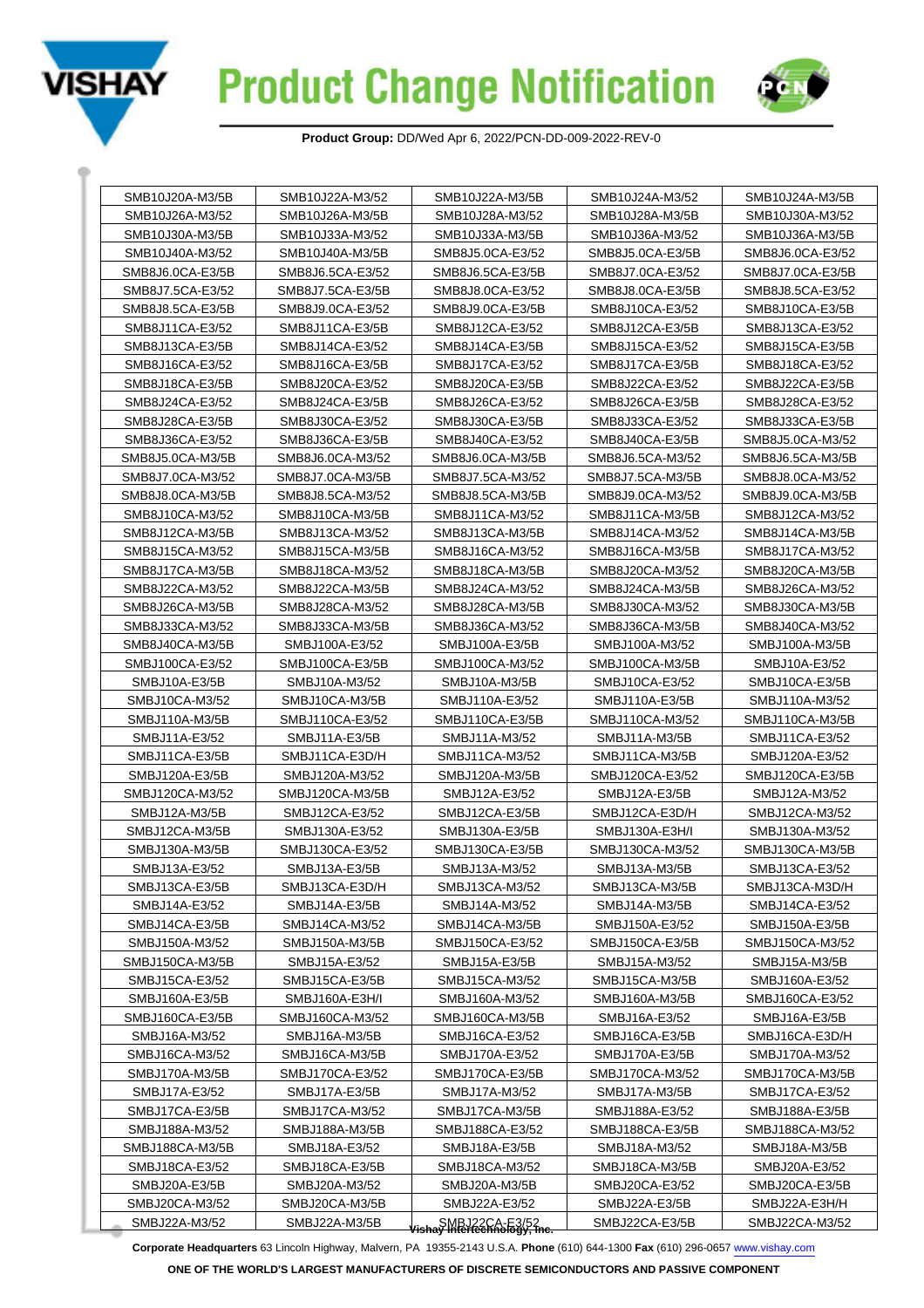



| SMBJ22CA-M3/5B  | SMBJ24A-E3/52                    | SMBJ24A-E3/5B                                          | SMBJ24A-M3/52   | SMBJ24A-M3/5B   |
|-----------------|----------------------------------|--------------------------------------------------------|-----------------|-----------------|
| SMBJ24CA-E3/52  | SMBJ24CA-E3/5B<br>SMBJ24CA-E3C/H |                                                        | SMBJ24CA-M3/52  | SMBJ24CA-M3/5B  |
| SMBJ26A-E3/52   | SMBJ26A-E3/5B                    | SMBJ26A-M3/52                                          | SMBJ26A-M3/5B   | SMBJ26CA-E3/52  |
| SMBJ26CA-E3/5B  | SMBJ26CA-M3/52                   | SMBJ26CA-M3/5B                                         | SMBJ28A-E3/52   | SMBJ28A-E3/5B   |
| SMBJ28A-M3/52   | SMBJ28A-M3/5B                    | SMBJ28CA-E3/52                                         | SMBJ28CA-E3/5B  | SMBJ28CA-M3/52  |
| SMBJ28CA-M3/5B  | SMBJ30A-E3/52                    | SMBJ30A-E3/5B                                          | SMBJ30A-M3/52   | SMBJ30A-M3/5B   |
| SMBJ30CA-E3/52  | SMBJ30CA-E3/5B                   | SMBJ30CA-M3/52                                         | SMBJ30CA-M3/5B  | SMBJ33A-E3/52   |
| SMBJ33A-E3/5B   | SMBJ33A-M3/52                    | SMBJ33A-M3/5B                                          | SMBJ33CA-E3/52  | SMBJ33CA-E3/5B  |
| SMBJ33CA-E3D/H  | SMBJ33CA-M3/52                   | SMBJ33CA-M3/5B                                         | SMBJ36A-E3/52   | SMBJ36A-E3/5B   |
| SMBJ36A-M3/52   | SMBJ36A-M3/5B                    | SMBJ36CA-E3/52                                         | SMBJ36CA-E3/5B  | SMBJ36CA-M3/52  |
| SMBJ36CA-M3/5B  | SMBJ3V3-E3/52                    | SMBJ3V3-E3/5B                                          | SMBJ3V3-M3/52   | SMBJ3V3-M3/5B   |
| SMBJ40A-E3/52   | SMBJ40A-E3/5B                    | SMBJ40A-M3/52                                          | SMBJ40A-M3/5B   | SMBJ40A-M3R/52  |
| SMBJ40CA-E3/52  | SMBJ40CA-E3/5B                   | SMBJ40CA-M3/52                                         | SMBJ40CA-M3/5B  | SMBJ43A-E3/52   |
| SMBJ43A-E3/5B   | SMBJ43A-M3/52                    | SMBJ43A-M3/5B                                          | SMBJ43CA-E3/52  | SMBJ43CA-E3/5B  |
| SMBJ43CA-M3/52  | SMBJ43CA-M3/5B                   | SMBJ45A-E3/52                                          | SMBJ45A-E3/5B   | SMBJ45A-M3/52   |
| SMBJ45A-M3/5B   | SMBJ45CA-E3/52                   | SMBJ45CA-E3/5B                                         | SMBJ45CA-M3/52  | SMBJ45CA-M3/5B  |
| SMBJ48A-E3/52   | SMBJ48A-E3/5B                    | SMBJ48A-M3/52                                          | SMBJ48A-M3/5B   | SMBJ48CA-E3/52  |
| SMBJ48CA-E3/5B  | SMBJ48CA-M3/52                   | SMBJ48CA-M3/5B                                         | SMBJ5.0A-E3/52  | SMBJ5.0A-E3/5B  |
| SMBJ5.0A-M3/52  | SMBJ5.0A-M3/5B                   | SMBJ5.0A-M3P/H                                         | SMBJ5.0CA-E3/52 | SMBJ5.0CA-E3/5B |
| SMBJ5.0CA-E3D/H | SMBJ5.0CA-M3/52                  | SMBJ5.0CA-M3/5B                                        | SMBJ51A-E3/52   | SMBJ51A-E3/5B   |
| SMBJ51A-M3/52   | SMBJ51A-M3/5B                    | SMBJ51CA-E3/52                                         | SMBJ51CA-E3/5B  | SMBJ51CA-E3C/H  |
| SMBJ51CA-M3/52  | SMBJ51CA-M3/5B                   | SMBJ54A-E3/52                                          | SMBJ54A-E3/5B   | SMBJ54A-M3/52   |
| SMBJ54A-M3/5B   | SMBJ54CA-E3/52                   | SMBJ54CA-E3/5B                                         | SMBJ54CA-M3/52  | SMBJ54CA-M3/5B  |
| SMBJ58A-E3/52   | SMBJ58A-E3/5B                    | SMBJ58A-E3H/H                                          | SMBJ58A-M3/52   | SMBJ58A-M3/5B   |
| SMBJ58CA-E3/52  | SMBJ58CA-E3/5B                   | SMBJ58CA-M3/52                                         | SMBJ58CA-M3/5B  | SMBJ6.0A-E3/52  |
| SMBJ6.0A-E3/5B  | SMBJ6.0A-M3/52                   | SMBJ6.0A-M3/5B                                         | SMBJ6.0CA-E3/52 | SMBJ6.0CA-E3/5B |
| SMBJ6.0CA-M3/52 | SMBJ6.0CA-M3/5B                  | SMBJ6.5A-E3/52                                         | SMBJ6.5A-E3/5B  | SMBJ6.5A-M3/52  |
| SMBJ6.5A-M3/5B  | SMBJ6.5CA-E3/52                  | SMBJ6.5CA-E3/5B                                        | SMBJ6.5CA-M3/52 | SMBJ6.5CA-M3/5B |
| SMBJ60A-E3/52   | SMBJ60A-E3/5B                    | SMBJ60A-M3/52                                          | SMBJ60A-M3/5B   | SMBJ60CA-E3/52  |
| SMBJ60CA-E3/5B  | SMBJ60CA-M3/52                   | SMBJ60CA-M3/5B                                         | SMBJ64A-E3/52   | SMBJ64A-E3/5B   |
| SMBJ64A-M3/52   | SMBJ64A-M3/5B                    | SMBJ64CA-E3/52                                         | SMBJ64CA-E3/5B  | SMBJ64CA-M3/52  |
| SMBJ64CA-M3/5B  | SMBJ7.0A-E3/52                   | SMBJ7.0A-E3/5B                                         | SMBJ7.0A-M3/52  | SMBJ7.0A-M3/5B  |
| SMBJ7.0CA-E3/52 | SMBJ7.0CA-E3/5B                  | SMBJ7.0CA-E3D/H                                        | SMBJ7.0CA-M3/52 | SMBJ7.0CA-M3/5B |
| SMBJ7.5A-E3/52  | SMBJ7.5A-E3/5B                   | SMBJ7.5A-M3/52                                         | SMBJ7.5A-M3/5B  | SMBJ7.5CA-E3/52 |
| SMBJ7.5CA-E3/5B | SMBJ7.5CA-M3/52                  | SMBJ7.5CA-M3/5B                                        | SMBJ70A-E3/52   | SMBJ70A-E3/5B   |
| SMBJ70A-E3H/H   | SMBJ70A-M3/52                    | SMBJ70A-M3/5B                                          | SMBJ70CA-E3/52  | SMBJ70CA-E3/5B  |
| SMBJ70CA-M3/52  | SMBJ70CA-M3/5B                   | SMBJ75A-E3/52                                          | SMBJ75A-E3/5B   | SMBJ75A-M3/52   |
| SMBJ75A-M3/5B   | SMBJ75CA-E3/52                   | SMBJ75CA-E3/5B                                         | SMBJ75CA-E3D/H  | SMBJ75CA-M3/52  |
| SMBJ75CA-M3/5B  | SMBJ78A-E3/52                    | SMBJ78A-E3/5B                                          | SMBJ78A-M3/52   | SMBJ78A-M3/5B   |
| SMBJ78CA-E3/52  | SMBJ78CA-E3/5B                   | SMBJ78CA-M3/52                                         | SMBJ78CA-M3/5B  | SMBJ8.0A-E3/52  |
| SMBJ8.0A-E3/5B  | SMBJ8.0A-M3/52                   | SMBJ8.0A-M3/5B                                         | SMBJ8.0CA-E3/52 | SMBJ8.0CA-E3/5B |
| SMBJ8.0CA-M3/52 | SMBJ8.0CA-M3/5B                  | SMBJ8.5A-E3/52                                         | SMBJ8.5A-E3/5B  | SMBJ8.5A-M3/52  |
| SMBJ8.5A-M3/5B  | SMBJ8.5CA-E3/52                  | SMBJ8.5CA-E3/5B                                        | SMBJ8.5CA-M3/52 | SMBJ8.5CA-M3/5B |
| SMBJ85A-E3/52   | SMBJ85A-E3/5B                    | SMBJ85A-M3/52                                          | SMBJ85A-M3/5B   | SMBJ85CA-E3/52  |
| SMBJ85CA-E3/5B  | SMBJ85CA-M3/52                   | SMBJ85CA-M3/5B                                         | SMBJ9.0A-E3/52  | SMBJ9.0A-E3/5B  |
| SMBJ9.0A-M3/52  | SMBJ9.0A-M3/5B                   | SMBJ9.0CA-E3/52                                        | SMBJ9.0CA-E3/5B | SMBJ9.0CA-M3/52 |
| SMBJ9.0CA-M3/5B | SMBJ90A-E3/52                    | SMBJ90A-E3/5B                                          | SMBJ90A-M3/52   | SMBJ90A-M3/5B   |
| SMBJ90CA-E3/52  | SMBJ90CA-E3/5B                   | SMBJ90CA-M3/52                                         | SMBJ90CA-M3/5B  | SMBZ5919B-E3/52 |
| SMBZ5919B-E3/5B | SMBZ5919B-M3/52                  | SMBZ5919B-M3/5B                                        | SMBZ5920B-E3/52 | SMBZ5920B-E3/5B |
| SMBZ5920B-M3/52 | SMBZ5920B-M3/5B                  | SMBZ5921B-E3/52                                        | SMBZ5921B-E3/5B | SMBZ5921B-M3/52 |
| SMBZ5921B-M3/5B | SMBZ5924B-E3/52                  | SMBZ5924B-E3/5B                                        | SMBZ5924B-M3/52 | SMBZ5924B-M3/5B |
| SMBZ5925B-E3/52 | SMBZ5925B-E3/5B                  | SMBZ5925B-M3/52                                        | SMBZ5925B-M3/5B | SMBZ5926B-E3/52 |
| SMBZ5926B-E3/5B | SMBZ5926B-M3/52                  | SMBZ5926B-M3/5B                                        | SMBZ5927B-E3/52 | SMBZ5927B-E3/5B |
| SMBZ5927B-M3/52 | SMBZ5927B-M3/5B                  | SMBZ5928B-E3/52                                        | SMBZ5928B-E3/5B | SMBZ5928B-M3/52 |
| SMBZ5928B-M3/5B | SMBZ5929B-E3/52                  | SMBZ5929B-E3/5B                                        | SMBZ5929B-M3/52 | SMBZ5929B-M3/5B |
| SMBZ5930B-E3/52 | SMBZ5930B-E3/5B                  | SMBZ5930B-M3/52<br><b>Vishay Intertechnology, Inc.</b> | SMBZ5930B-M3/5B | SMBZ5931B-E3/52 |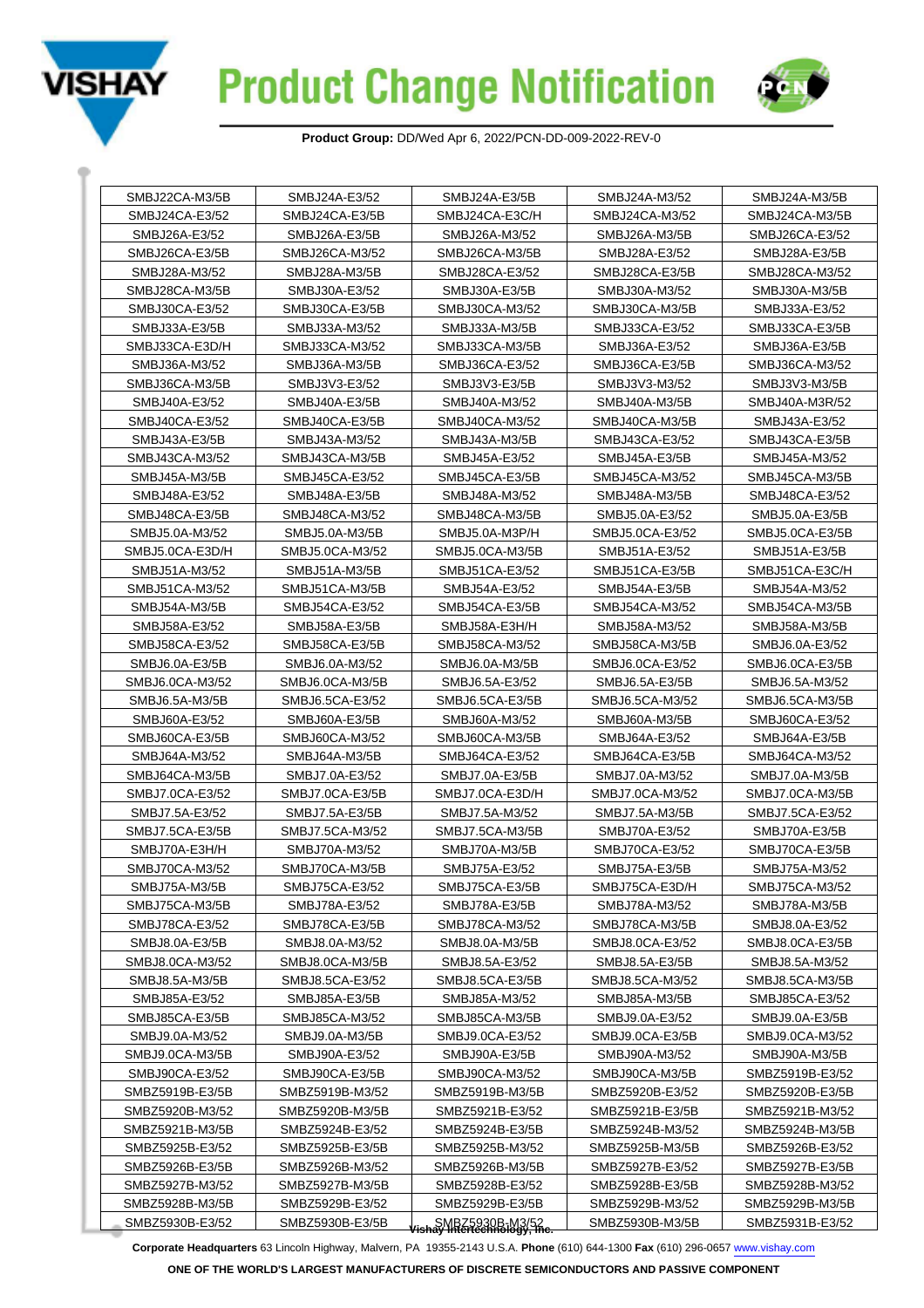



| SMBZ5931B-E3/5B<br>SMBZ5931B-M3/52<br>SMBZ5931B-M3/5B |                                    | SMBZ5932B-E3/52 | SMBZ5932B-E3/5B |                 |                 |
|-------------------------------------------------------|------------------------------------|-----------------|-----------------|-----------------|-----------------|
|                                                       | SMBZ5932B-M3/52<br>SMBZ5932B-M3/5B |                 | SMBZ5933B-E3/52 | SMBZ5933B-E3/5B | SMBZ5933B-M3/52 |
|                                                       | SMBZ5933B-M3/5B                    | SMBZ5934B-E3/52 | SMBZ5934B-E3/5B | SMBZ5934B-M3/52 | SMBZ5934B-M3/5B |
|                                                       | SMBZ5935B-E3/52                    | SMBZ5935B-E3/5B | SMBZ5935B-M3/52 | SMBZ5935B-M3/5B | SMBZ5936B-E3/52 |
|                                                       | SMBZ5936B-E3/5B                    | SMBZ5936B-M3/52 | SMBZ5936B-M3/5B | SMBZ5937B-E3/52 | SMBZ5937B-E3/5B |
|                                                       | SMBZ5937B-M3/52                    | SMBZ5937B-M3/5B | SMBZ5938B-E3/52 | SMBZ5938B-E3/5B | SMBZ5938B-M3/52 |
|                                                       | SMBZ5938B-M3/5B                    | SMBZ5939B-E3/52 | SMBZ5939B-E3/5B | SMBZ5939B-M3/52 | SMBZ5939B-M3/5B |
|                                                       | SMBZ5940B-E3/52                    | SMBZ5940B-E3/5B | SMBZ5940B-M3/52 | SMBZ5940B-M3/5B | SMBZ5941B-E3/52 |
|                                                       | SMBZ5941B-E3/5B                    | SMBZ5941B-M3/52 | SMBZ5941B-M3/5B | SMBZ5942B-E3/52 | SMBZ5942B-E3/5B |
|                                                       | SMBZ5942B-M3/52                    | SMBZ5942B-M3/5B | SMBZ5943B-E3/52 | SMBZ5943B-E3/5B | SMBZ5943B-M3/52 |
|                                                       | SMBZ5943B-M3/5B                    | SMBZ5944B-E3/52 | SMBZ5944B-E3/5B | SMBZ5944B-M3/52 | SMBZ5944B-M3/5B |
|                                                       | SMBZ5945B-E3/52                    | SMBZ5945B-E3/5B | SMBZ5945B-M3/52 | SMBZ5945B-M3/5B | SMZJ3788B-E3/52 |
|                                                       | SMZJ3788B-F3/5B                    | SMZJ3788B-M3/52 | SMZJ3788B-M3/5B | SMZJ3789B-E3/52 | SMZJ3789B-E3/5B |
|                                                       | SMZJ3789B-M3/52                    | SMZJ3789B-M3/5B | SMZJ3790B-E3/52 | SMZJ3790B-E3/5B | SMZJ3790B-M3/52 |
|                                                       | SMZJ3790B-M3/5B                    | SMZJ3791B-E3/52 | SMZJ3791B-E3/5B | SMZJ3791B-M3/52 | SMZJ3791B-M3/5B |
|                                                       | SMZJ3792B-E3/52                    | SMZJ3792B-E3/5B | SMZJ3792B-M3/52 | SMZJ3792B-M3/5B | SMZJ3793B-E3/52 |
|                                                       | SMZJ3793B-E3/5B                    | SMZJ3793B-M3/52 | SMZJ3793B-M3/5B | SMZJ3794B-E3/52 | SMZJ3794B-E3/5B |
|                                                       | SMZJ3794B-M3/52                    | SMZJ3794B-M3/5B | SMZJ3795B-E3/52 | SMZJ3795B-E3/5B | SMZJ3795B-M3/52 |
|                                                       | SMZJ3795B-M3/5B                    | SMZJ3796B-E3/52 | SMZJ3796B-E3/5B | SMZJ3796B-M3/52 | SMZJ3796B-M3/5B |
|                                                       | SMZJ3797B-E3/52                    | SMZJ3797B-E3/5B | SMZJ3797B-M3/52 | SMZJ3797B-M3/5B | SMZJ3798B-E3/52 |
|                                                       | SMZJ3798B-E3/5B                    | SMZJ3798B-M3/52 | SMZJ3798B-M3/5B | SMZJ3799B-E3/52 | SMZJ3799B-E3/5B |
|                                                       | SMZJ3799B-M3/52                    | SMZJ3799B-M3/5B | SMZJ3800B-E3/52 | SMZJ3800B-E3/5B | SMZJ3800B-M3/52 |
|                                                       | SMZJ3800B-M3/5B                    | SMZJ3801B-E3/52 | SMZJ3801B-E3/5B | SMZJ3801B-M3/52 | SMZJ3801B-M3/5B |
|                                                       | SMZJ3802B-E3/52                    | SMZJ3802B-E3/5B | SMZJ3802B-M3/52 | SMZJ3802B-M3/5B | SMZJ3803B-E3/52 |
|                                                       | SMZJ3803B-E3/5B<br>SMZJ3803B-M3/52 |                 | SMZJ3803B-M3/5B | SMZJ3804B-E3/52 | SMZJ3804B-E3/5B |
|                                                       | SMZJ3804B-M3/52                    | SMZJ3804B-M3/5B | SMZJ3805B-E3/52 | SMZJ3805B-E3/5B | SMZJ3805B-M3/52 |
|                                                       | SMZJ3805B-M3/5B                    | SMZJ3806B-E3/52 | SMZJ3806B-E3/5B | SMZJ3806B-M3/52 | SMZJ3806B-M3/5B |
|                                                       | SMZJ3807B-E3/52                    | SMZJ3807B-E3/5B | SMZJ3807B-M3/52 | SMZJ3807B-M3/5B | SMZJ3808B-E3/52 |
|                                                       | SMZJ3808B-E3/5B                    | SMZJ3808B-M3/52 | SMZJ3808B-M3/5B | SMZJ3809B-E3/52 | SMZJ3809B-E3/5B |
|                                                       | SMZJ3809B-M3/52                    | SMZJ3809B-M3/5B |                 |                 |                 |

**Vishay Intertechnology, Inc.**

**Corporate Headquarters** 63 Lincoln Highway, Malvern, PA 19355-2143 U.S.A. **Phone** (610) 644-1300 **Fax** (610) 296-0657 [www.vishay.com](https://www.vishay.com)

**ONE OF THE WORLD'S LARGEST MANUFACTURERS OF DISCRETE SEMICONDUCTORS AND PASSIVE COMPONENT**